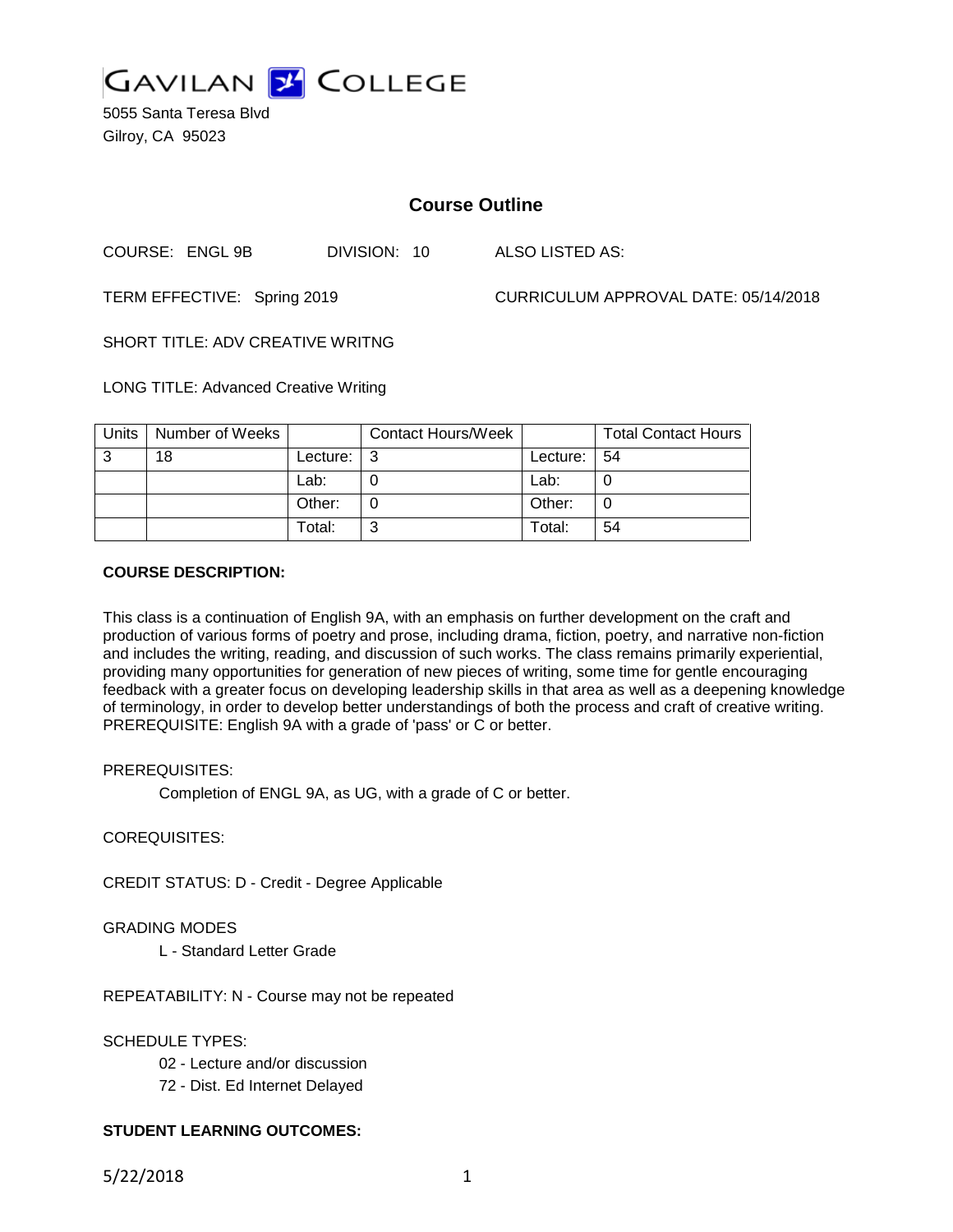1. Employ and identify a variety of expressive elements in the production of poetry and prose.

Measure of assessment: Class discussion; Exam; Portfolio

Year assessed, or planned year of assessment: 2010

2. Recall and apply terminology such as plot, character, setting, image, dialogue, structure, form, stanza, verse, meter, rhyme, and fact and analyze the effect in a variety of poetry and prose texts.

Measure of assessment: Class discussion; Essay; Exam

Year assessed, or planned year of assessment: 2010

3. Compose, appraise, and revise plays, stories, poems, memoirs and research and reporting-based pieces of writing.

Measure of assessment: Class discussion; Portfolio

Year assessed, or planned year of assessment: 2010

4. Select and prepare a collection of creative work.

Measure of assessment: Class discussion; Portfolio

Year assessed, or planned year of assessment: 2010

# **CONTENT, STUDENT PERFORMANCE OBJECTIVES, OUT-OF-CLASS ASSIGNMENTS**

Curriculum Approval Date: 05/14/2018

### 1-13 Hours

CONTENT: Re-Introduce narrative concepts such as conflict/tension, plot, structure etc… Facilitate in-class writing games to produce new pieces of writing. Re-introduce gentle and effective protocols for responding to each other's work with a greater emphasis on leadership roles for Eng 9B students. STUDENT PERFORMANCE OBJECTIVES (SPO): Demonstrate and ability to identify elements of and express various forms of poetry and prose. Recall and apply terms such as plot, character, setting, Analyze, discuss, and revise plays.

OUT-OF-CLASS ASSIGNMENTS: Read plays and additional texts to support understanding of craft and writing process. Draft a one-act play and conduct first workshop sessions.

### 13-26 Hours

CONTENT: Re-introduce additional narrative concepts such as characterization, dialogue, scene, and image. Facilitate in-class writing games to produce new pieces of writing. Study short stories to further develop craft awareness. STUDENT PERFORMANCE OBJECTIVES (SPO): Demonstrate an ability to identify elements of and express various forms of poetry and prose. Recall and apply terms such as plot, character, setting, image, dialogue, and structure. Compose stories. Analyze, discuss, and revise stories.

OUT-OF-CLASS ASSIGNMENTS: Read short fiction and additional texts to support understanding of craft and writing process. Draft a short story and conduct second workshop sessions.

### 26-39 Hours

CONTENT: Re-introduce poetic concepts such as form, line breaks, stanzas, meter, and sonic sensation. Facilitate in-class writing games to produce new pieces of writing. Study poems to further develop craft awareness. STUDENT PERFORMANCE OBJECTIVES (SPO): Demonstrate an ability to identify elements of and express various forms of poetry. Recall and apply terms such as image, dialogue, structure, stanza, verse, meter, and rhyme. Compose poems. Analyze, discuss, and revise poems.

OUT-OF-CLASS ASSIGNMENTS: Read poems and additional texts to support understanding of craft and writing process. Draft poems and conduct third workshop sessions.

### 39-52

Hours CONTENT: Re-introduce creative non-fiction concepts such as facts, fact-checking, structural options, ordering of information, reporting, and documentation. Facilitate in-class writing games to produce new pieces of writing. Study personal essays and memoirs to further develop craft awareness. STUDENT PERFORMANCE OBJECTIVES (SPO): Demonstrate an ability to identify elements of and express various forms of prose. Recall and apply terms such as plot, character, setting, image, dialogue, structure, form, and fact. Compose memoirs and/or research and reporting-based pieces of writing. Analyze, discuss, and revise play, stories, poems, memoirs, and research and reporting-based pieces of writing.

OUT-OF-CLASS ASSIGNMENTS: Read personal essays, memoirs, and additional texts to support understanding of craft and writing process. Draft poems and conduct fourth workshop sessions.

2 Hours Final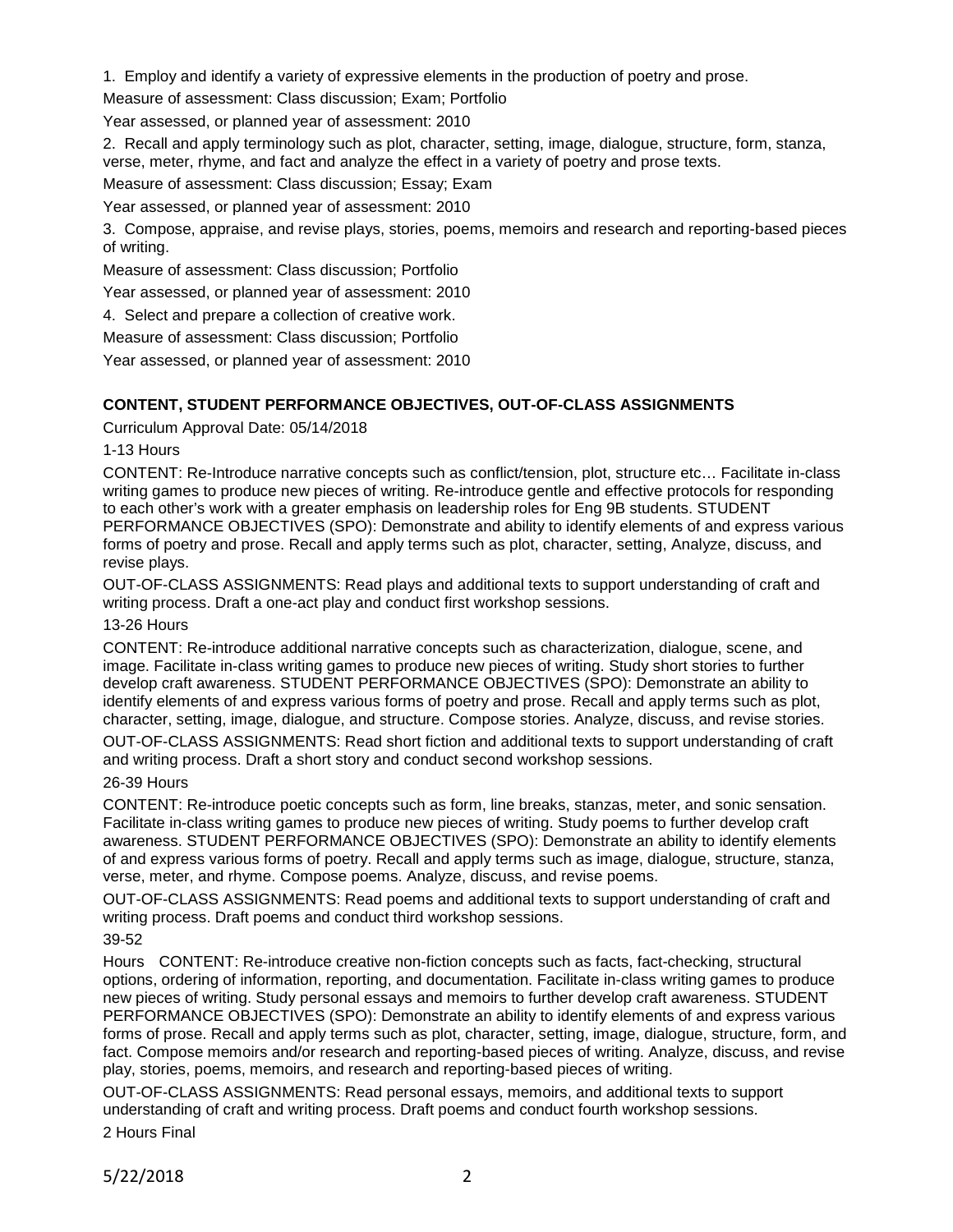## **METHODS OF INSTRUCTION:**

1. Lecture, workshop and discussion 2. Video presentation 3. Guest speakers when appropriate 4. Computer lab when appropriate.

#### **OUT OF CLASS ASSIGNMENTS:**

Required Outside Hours:

Assignment Description: Written assignments, such as poetry, stories, plays, creative non-fiction, etc.

## **METHODS OF EVALUATION:**

Writing assignments Percent of total grade: 20.00 % Percent range of total grade: 20 % to 100 % Written Homework, Essay Exams, etc. Problem-solving assignments Percent of total grade: 20.00 % Percent range of total grade: 20 % to 40 % (e.g. participating in Writing Workshops and completing subsequent revision assignments and reflections Skill demonstrations Percent of total grade: 20.00 % Percent range of total grade: 20 % to 40 % Class Performance/s, (e.g. public and in-class reading events) Objective examinations Percent of total grade: 20.00 %

#### **REPRESENTATIVE TEXTBOOKS:**

Required Representative Textbooks editor Lorrie Moore, coeditor Heidi Pitlor. Short Fiction: 100 Years of the Best American Short Stories. Houghton Mifflin Harcourt ,2015. ISBN: ISBN: 978-0547485850 Recommended Other Texts and Materials Anchor Book of New American Short Fiction, ed. Ben Marcus Empire, by Xochiquetzal Candelaria Sleeping with the Dictionary, by Harriet Mullens Me Talk Pretty One Day, by David Sedaris The Interior Circuit: A Mexico City Chronicle by Francisco Goldman My Brother Was An Aztec by Natalie Diaz Metro: Journeys in Writing Creatively by Hans Ostrom, Wendy Bishop, and Katherine Haake, ISBN-13: 978- 0321011329

#### **ARTICULATION and CERTIFICATE INFORMATION**

Associate Degree: GAV C2, effective 200630 CSU GE: CSU C2, effective 200630 IGETC: CSU TRANSFER: Transferable CSU, effective 200630 UC TRANSFER: Transferable UC, effective 200630